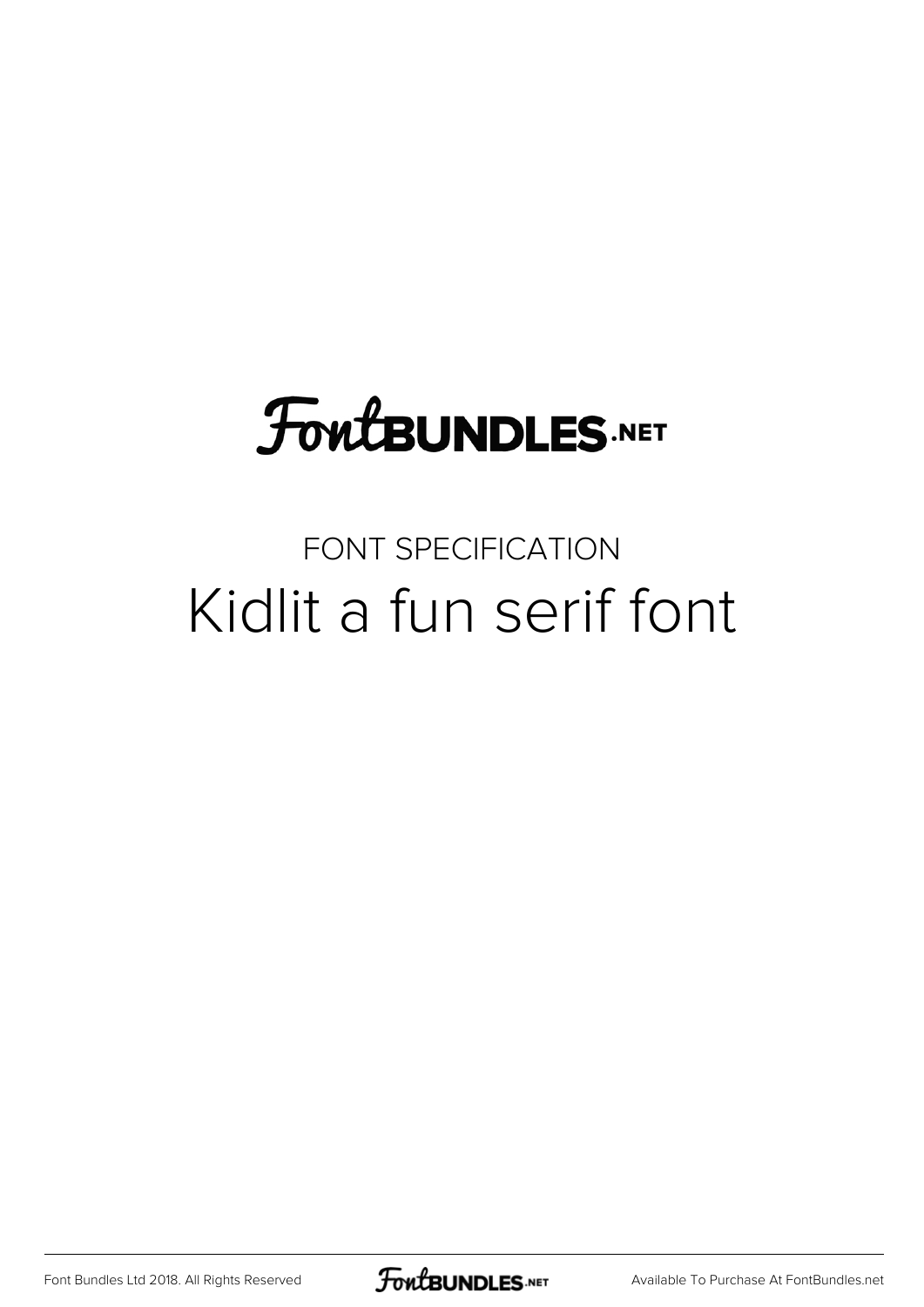**Uppercase Characters** 

### ABCDEFGHIJKLMNOPQ RSTUVWXYZ

Lowercase Characters

### abcdefghijklmnopqrstu **VWXYZ**

**Numbers** 

### 0123456789

Punctuation and Symbols



All Other Glyphs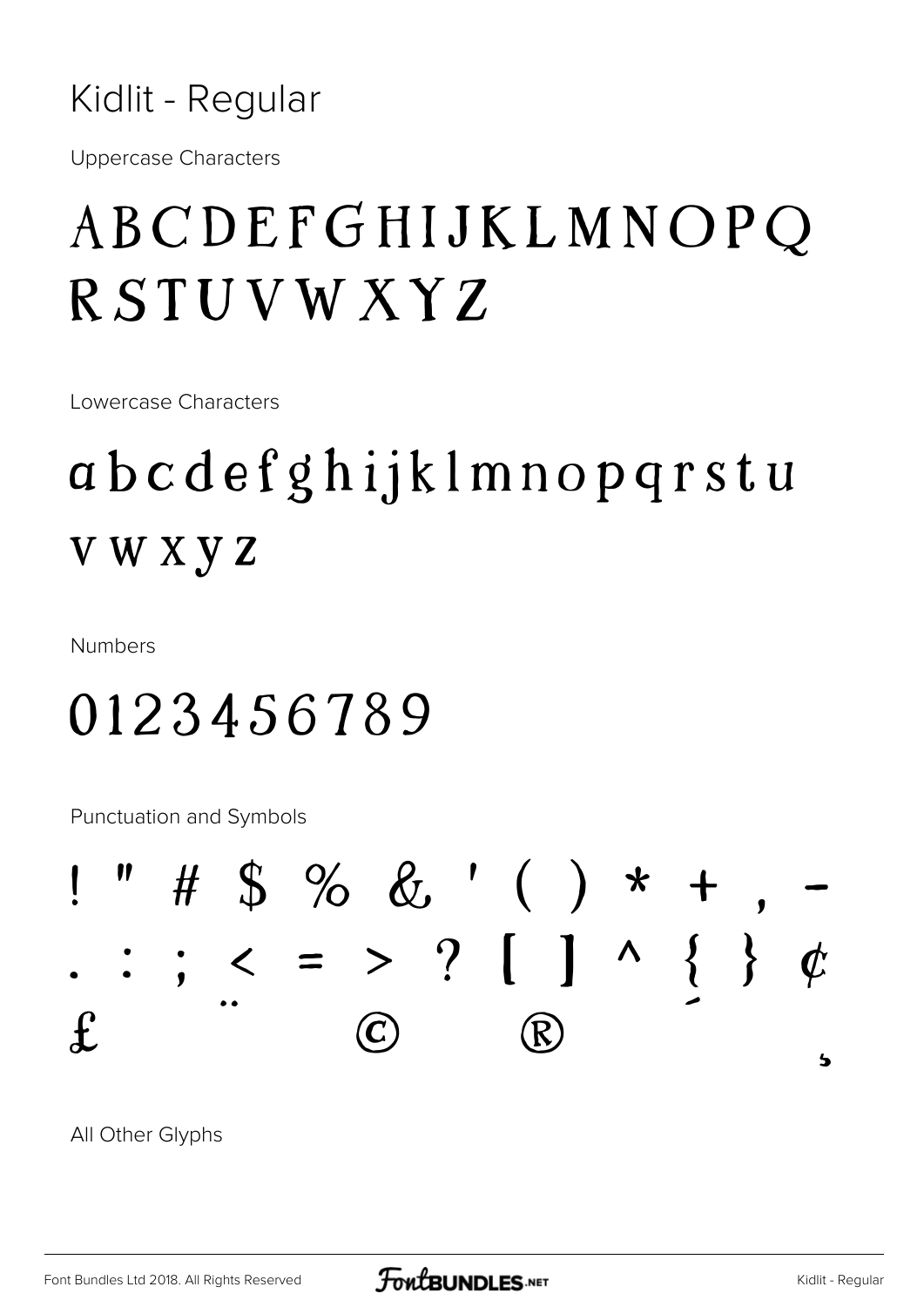# À Á Â Ã Ä Å Ç È É Ê Ë Ì Í Î Ï Ñ Ò Ó Ô Õ Ö Ø Ù Ú Û Ü Ý Þ ß à á â ã ä å ç è é ê ë ì í î ï ñ ò ó ô õ ö ø ù ú û  $\ddot{u}$   $\ddot{y}$   $\ddot{t}$   $\ddot{y}$   $\ddot{A}$   $\ddot{a}$   $\ddot{A}$   $\ddot{a}$   $\ddot{A}$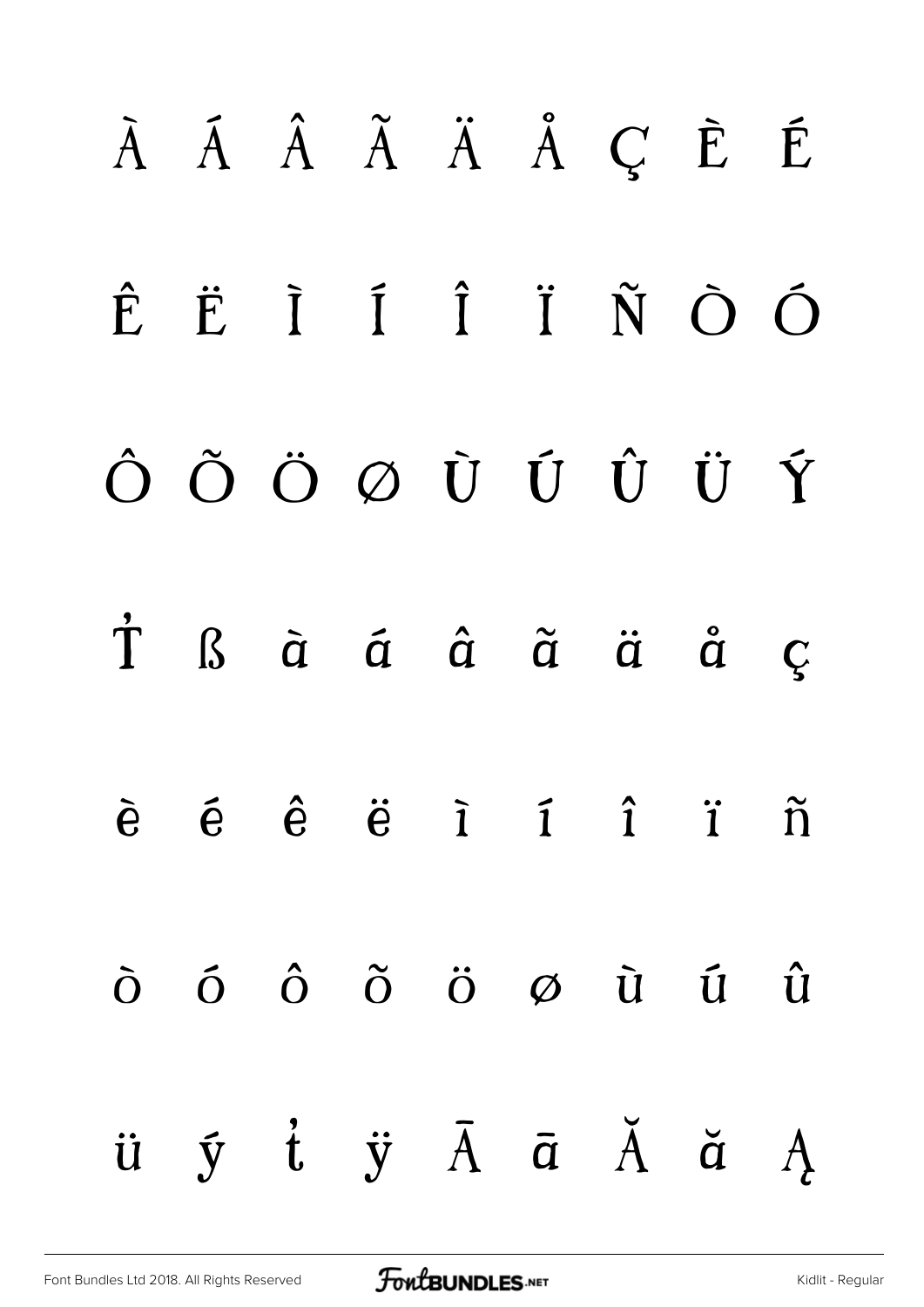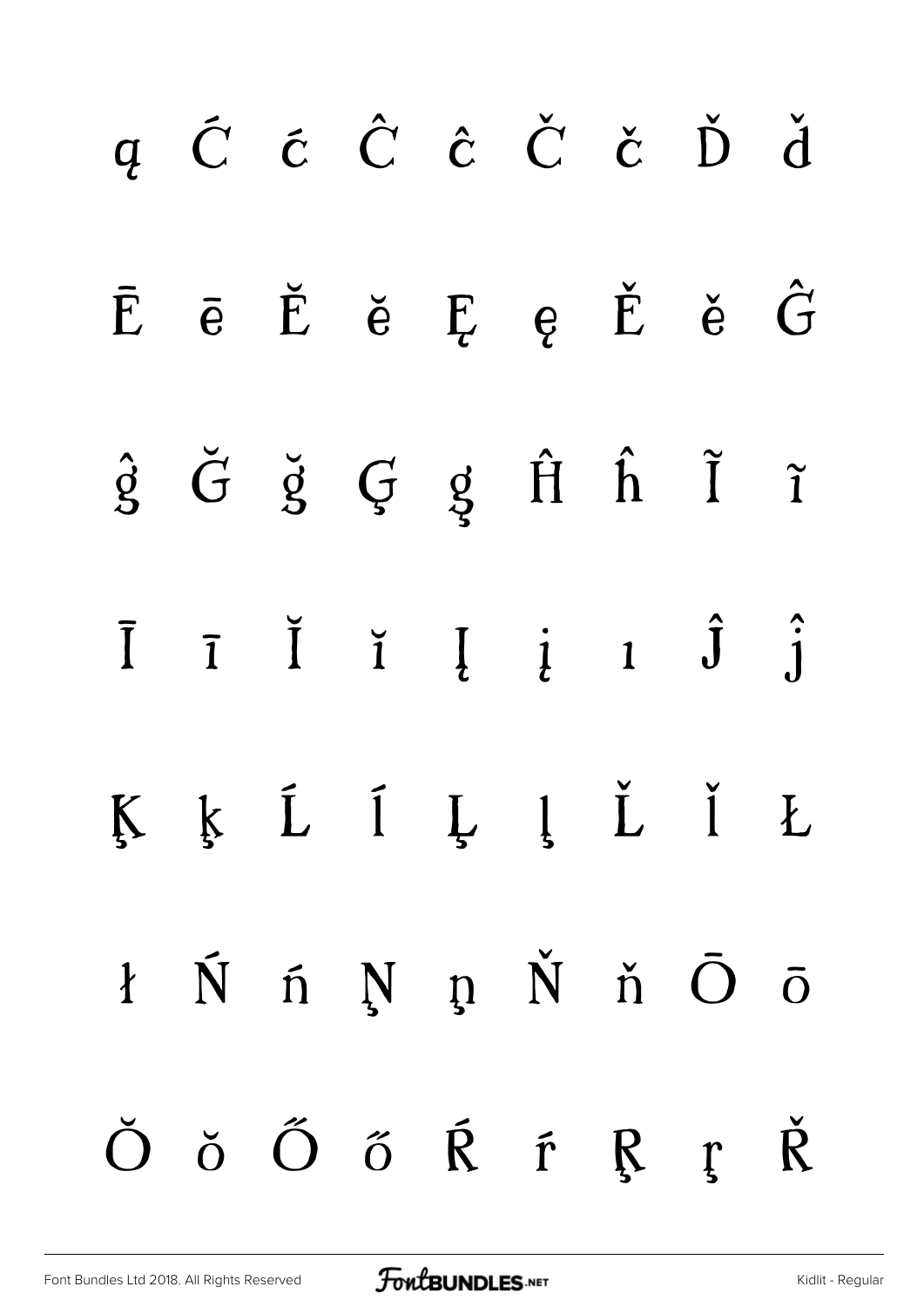|  |  |  | $\check{r}$ $\check{S}$ $\check{s}$ $\hat{S}$ $\check{S}$ $\check{S}$ $\check{S}$ $\check{S}$                                                                                                                                     |  |
|--|--|--|-----------------------------------------------------------------------------------------------------------------------------------------------------------------------------------------------------------------------------------|--|
|  |  |  | ŢţŤ ťŨũŪūŬ                                                                                                                                                                                                                        |  |
|  |  |  | $\check{\mathbf{u}}\quad \mathring{\mathbf{U}}\quad \mathring{\mathbf{u}}\quad \mathring{\mathbf{U}}\quad \mathring{\mathbf{u}}\quad \mathring{\mathbf{U}}\quad \mathbf{u}\quad \mathring{\mathbf{W}}\quad \mathring{\mathbf{w}}$ |  |
|  |  |  | ŶŷŸŹŹŽŽŎò                                                                                                                                                                                                                         |  |
|  |  |  | Ù ủ Ă ă Ĭ ǐ Ŏ ǒ Ŭ                                                                                                                                                                                                                 |  |
|  |  |  | ŭ $\check{G}$ $\check{g}$ $\check{K}$ $\check{k}$ Q $q$ $\check{j}$ $\check{G}$                                                                                                                                                   |  |
|  |  |  | $\tilde{g}$ $\tilde{A}$ $\tilde{a}$ $\tilde{E}$ $\tilde{e}$ $\tilde{I}$ $\tilde{I}$ $\tilde{O}$ $\tilde{O}$                                                                                                                       |  |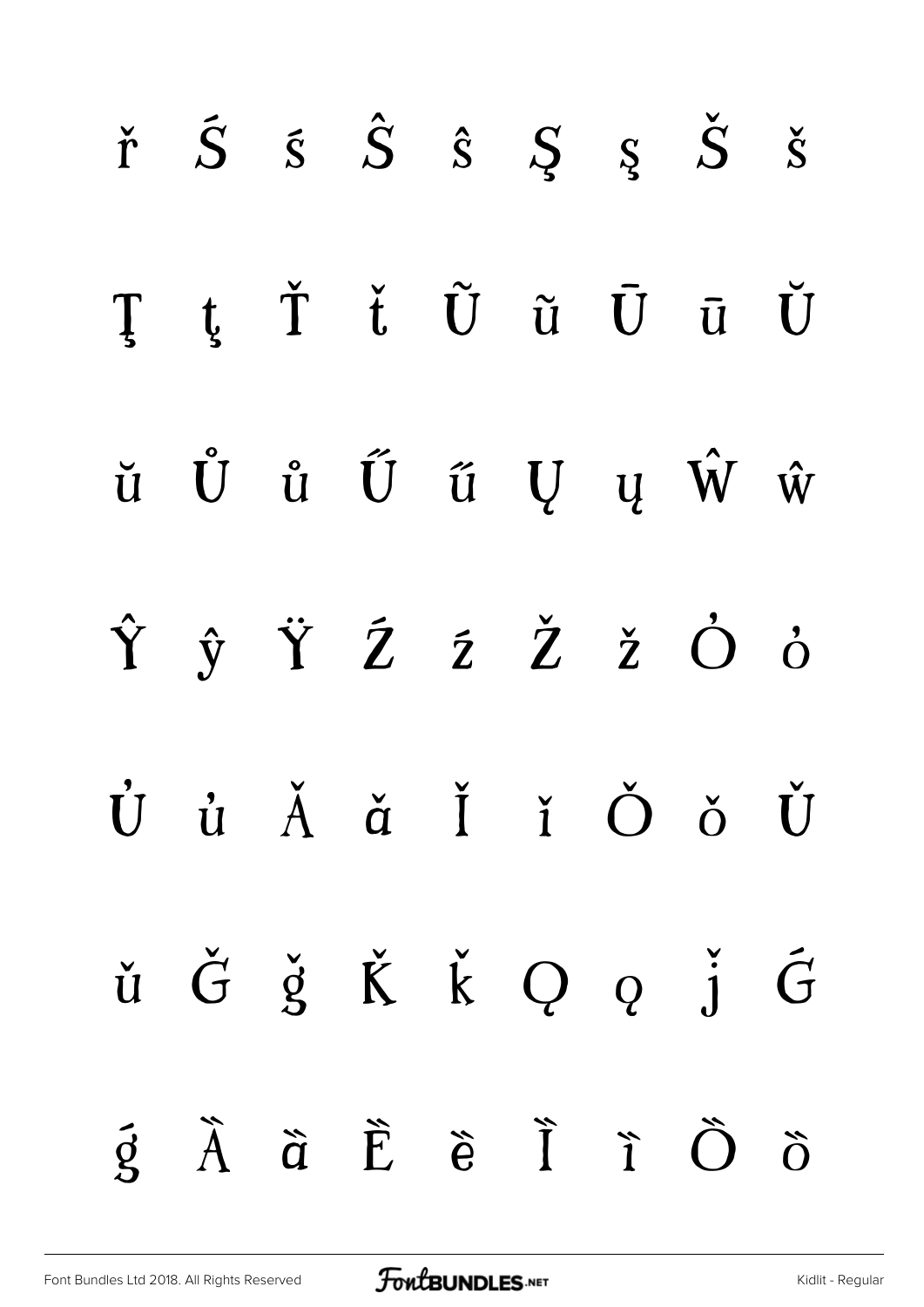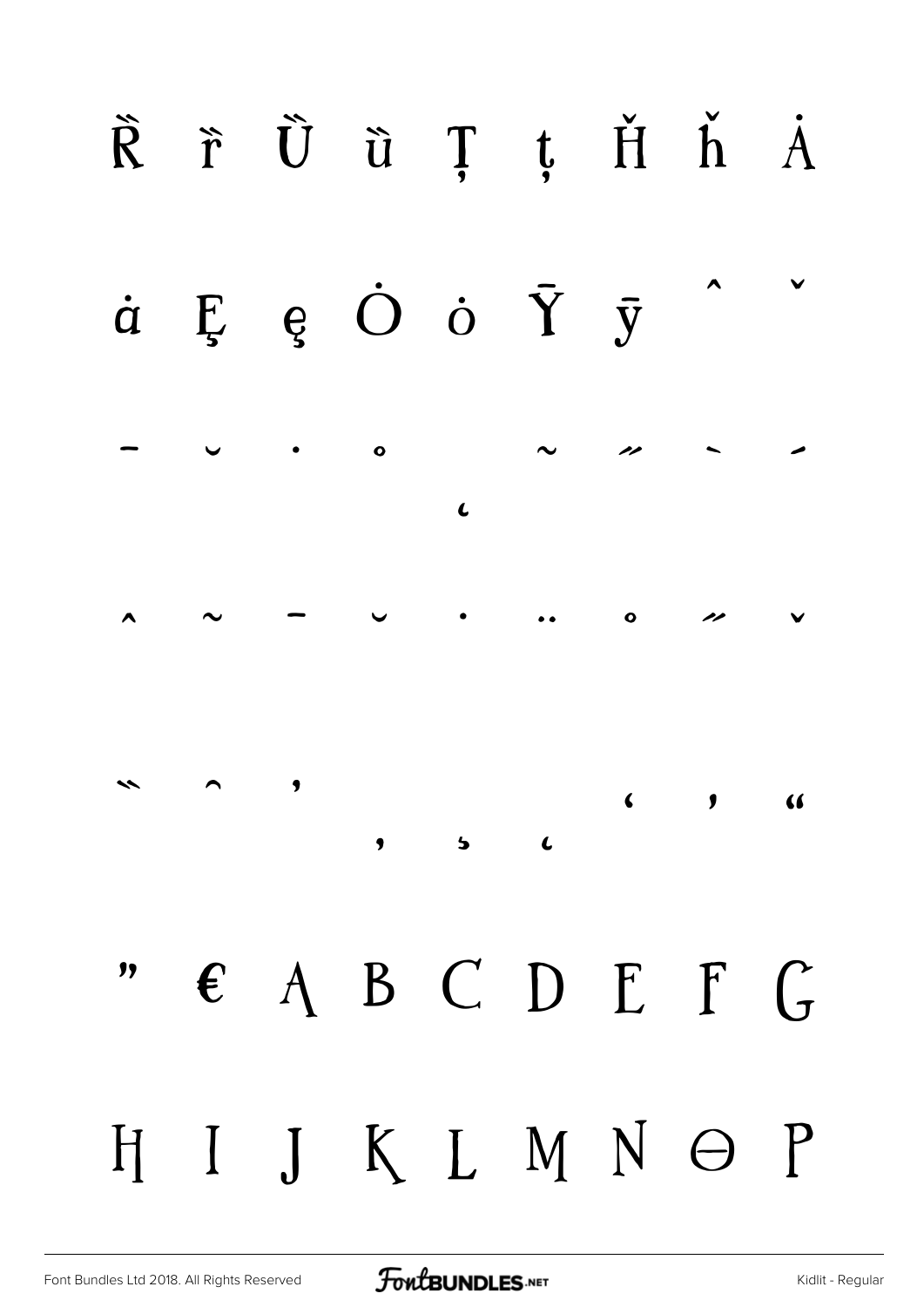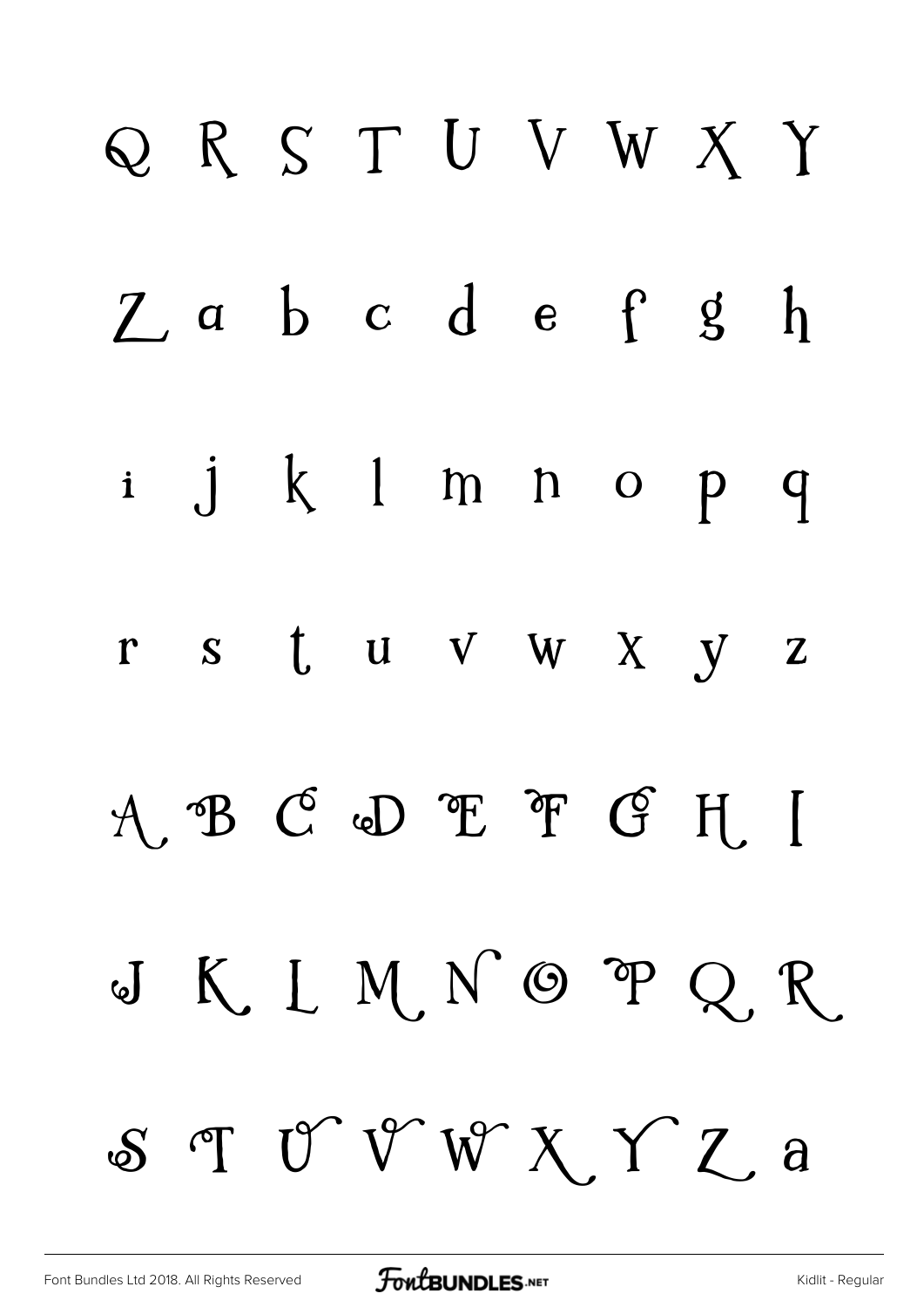

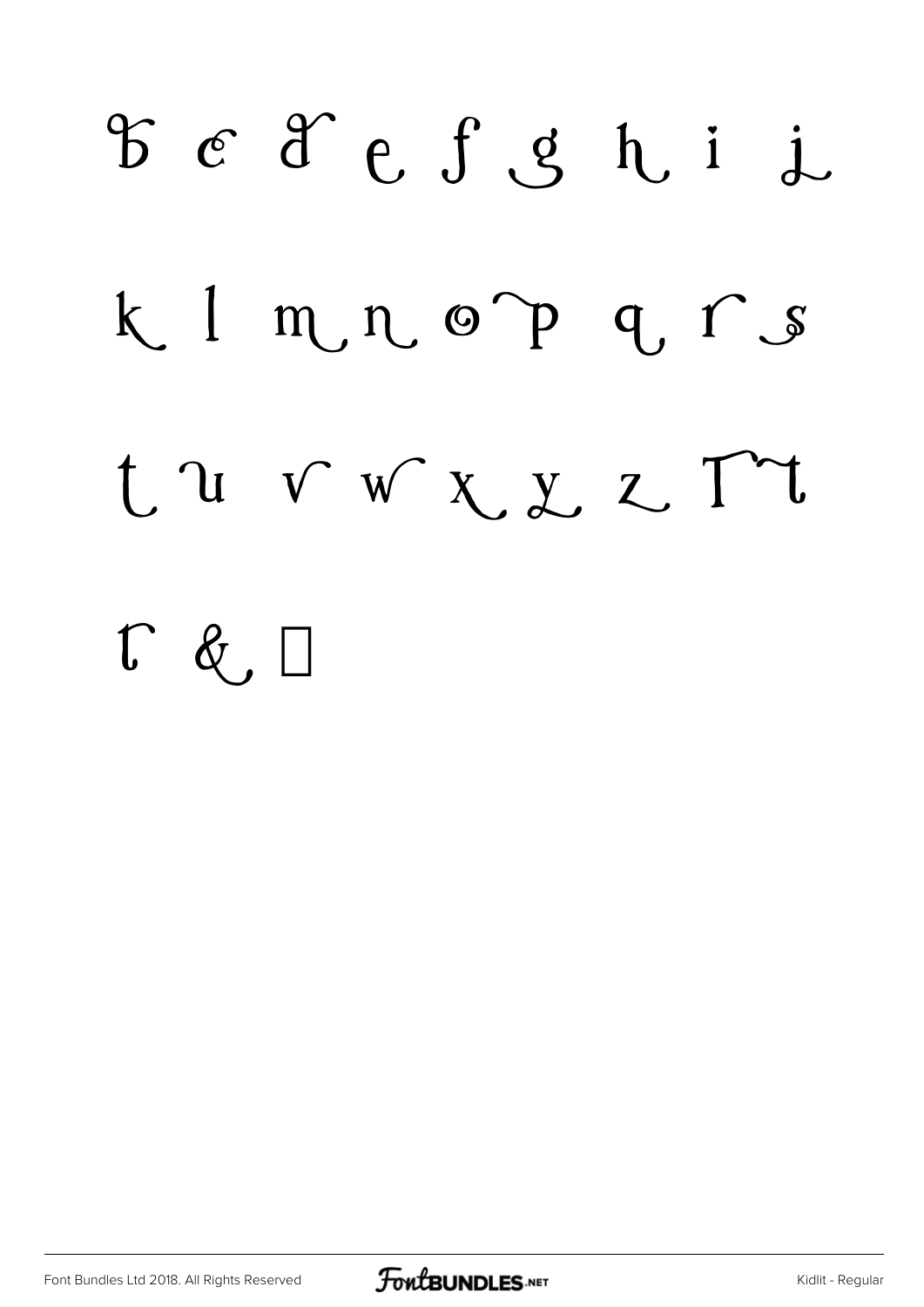#### Kidlit Alphabet 1 - Regular

**Uppercase Characters** 

### ABCDEFGHIJKLMNOPQ RSTUVWXYZ

Lowercase Characters

### abcdefghijklmnopqrstu **VWXYZ**

**Numbers** 

### 0123456789

Punctuation and Symbols



All Other Glyphs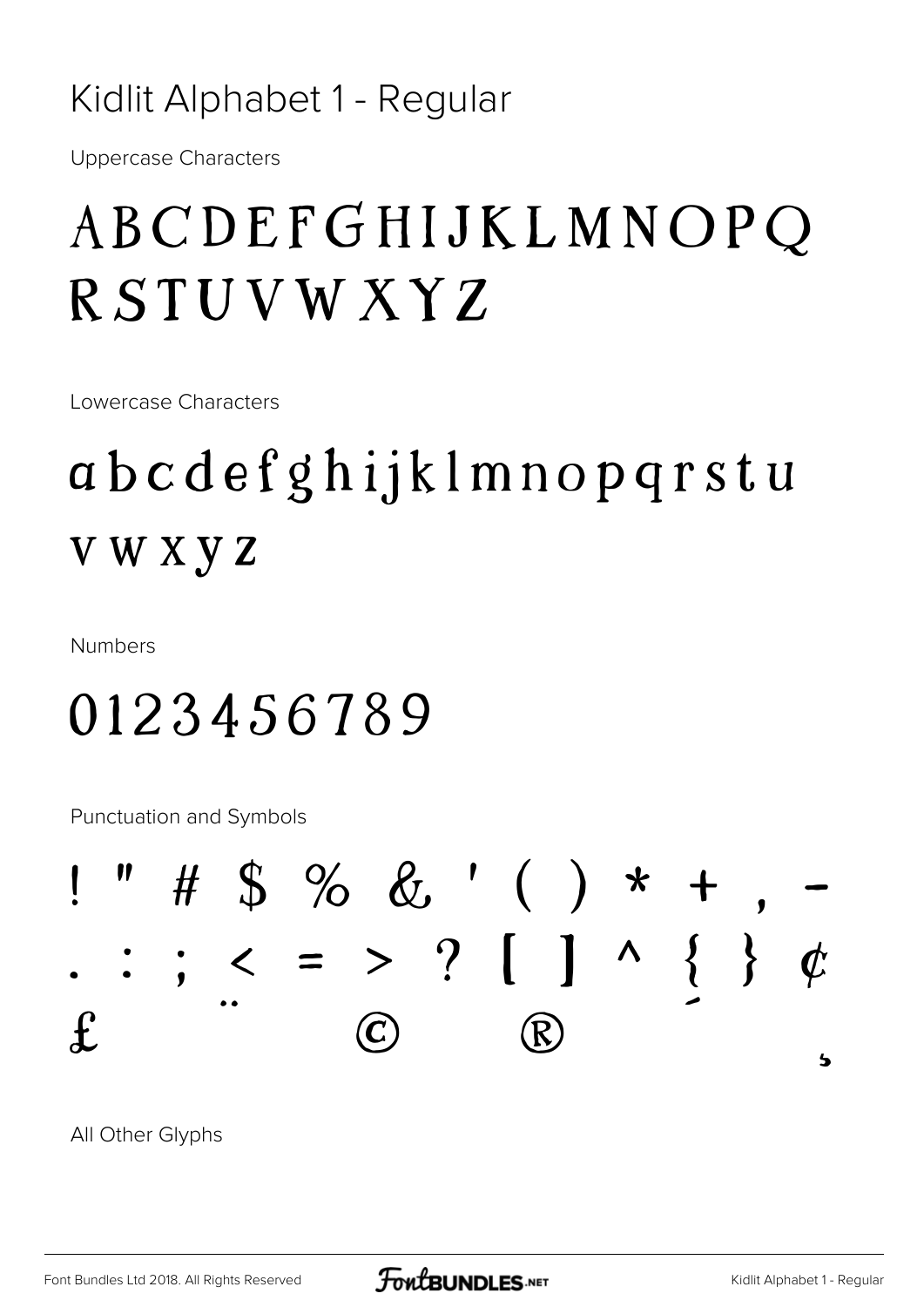# *À Á Â Ã Ä Å Ç È É Ê Ë Ì Í Î Ï Ñ Ò Ó Ô Õ Ö Ø Ù Ú Û Ü Ý Þ ß à á â ã ä å ç è é ê ë ì í î ï ñ ò ó ô õ ö ø ù ú û ü ý þ ÿ Ā ā Ă ă Ą*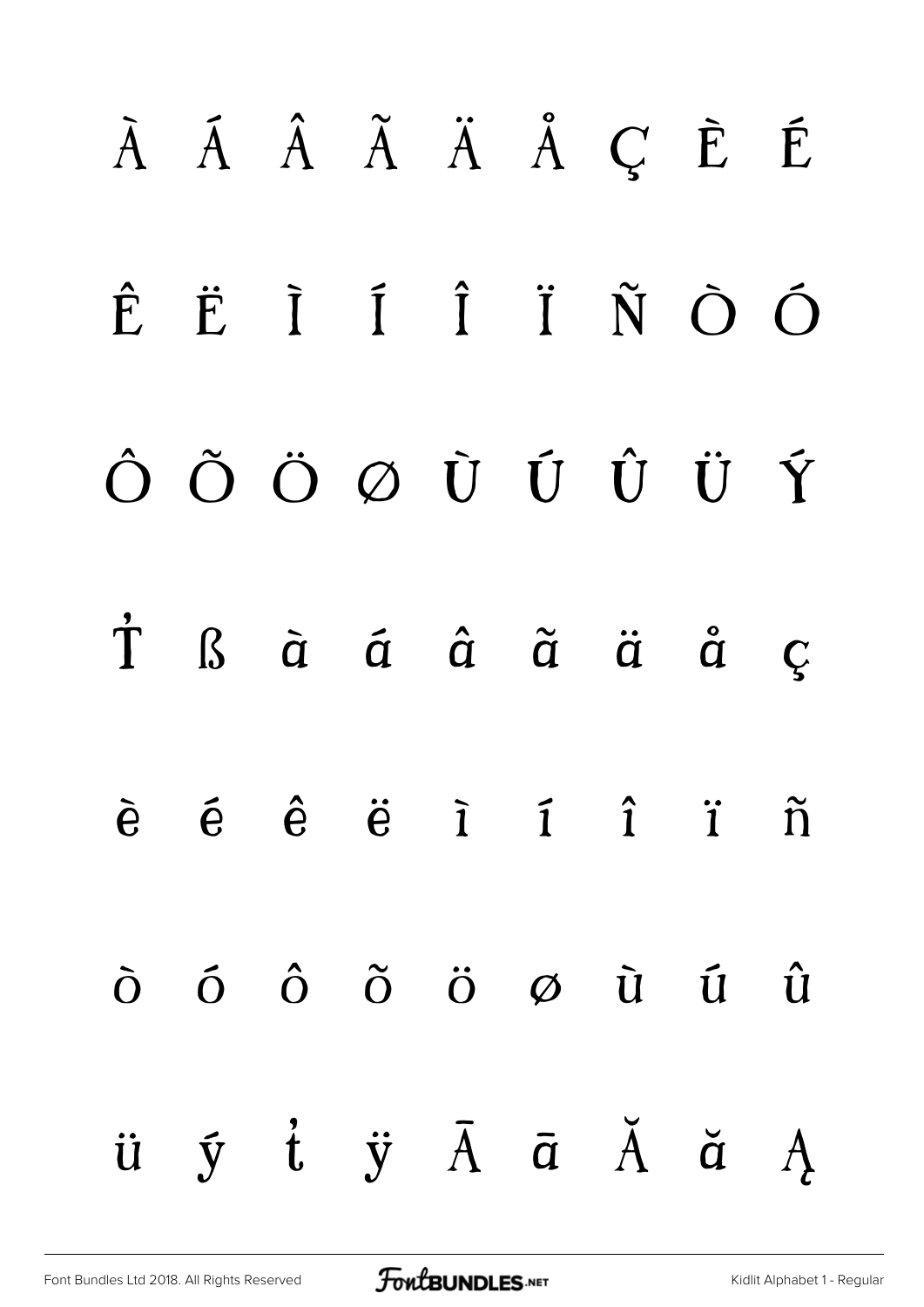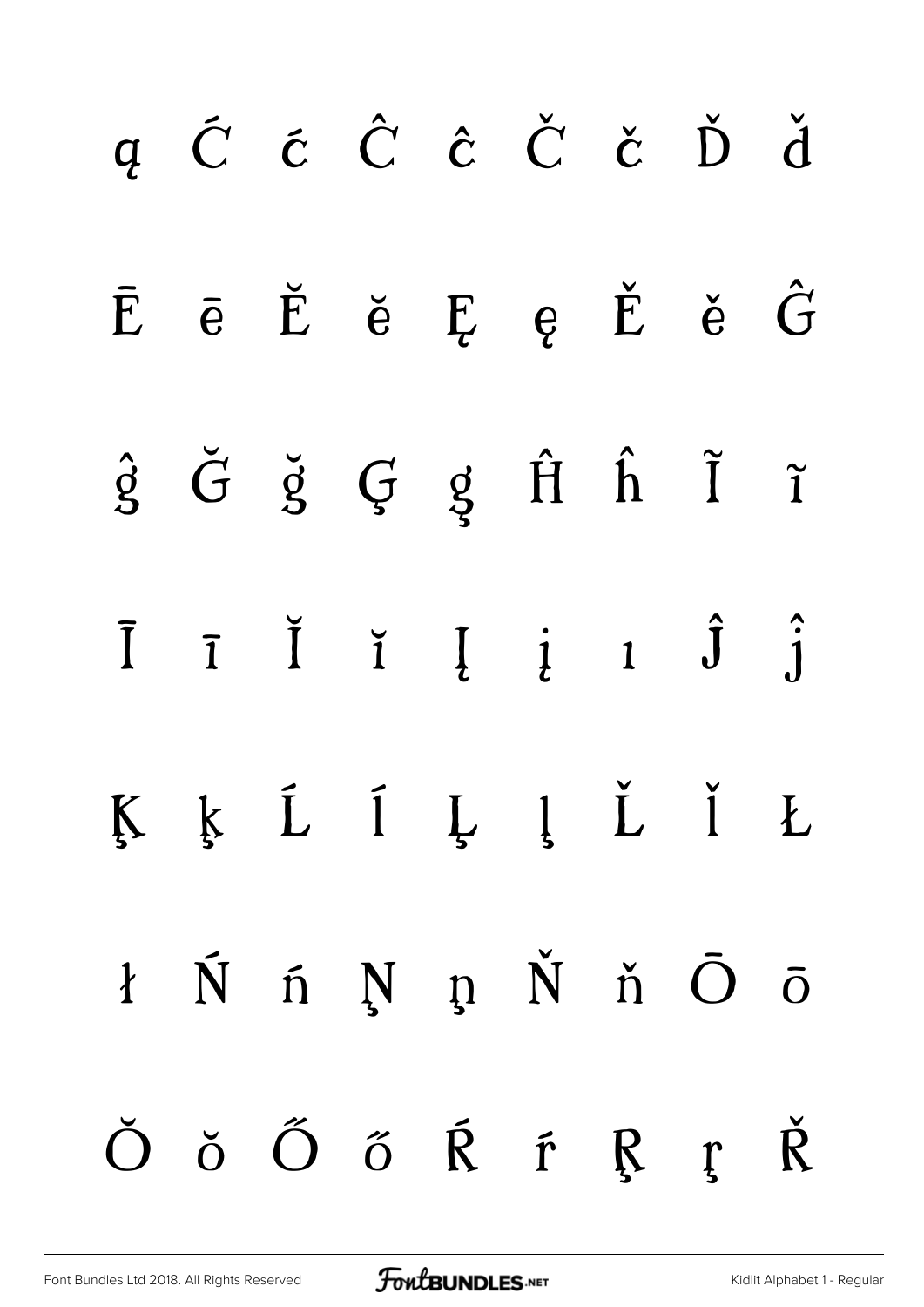|  |  |  | $\check{r}$ $\check{S}$ $\check{s}$ $\hat{S}$ $\check{S}$ $\check{S}$ $\check{S}$ $\check{S}$                                                                                                                                     |  |
|--|--|--|-----------------------------------------------------------------------------------------------------------------------------------------------------------------------------------------------------------------------------------|--|
|  |  |  | ŢţŤ ťŨũŪūŬ                                                                                                                                                                                                                        |  |
|  |  |  | $\check{\mathbf{u}}\quad \mathring{\mathbf{U}}\quad \mathring{\mathbf{u}}\quad \mathring{\mathbf{U}}\quad \mathring{\mathbf{u}}\quad \mathring{\mathbf{U}}\quad \mathbf{u}\quad \mathring{\mathbf{W}}\quad \mathring{\mathbf{w}}$ |  |
|  |  |  | ŶŷŸŹŹŽŽŎò                                                                                                                                                                                                                         |  |
|  |  |  | Ù ủ Ă ă Ĭ ǐ Ŏ ǒ Ŭ                                                                                                                                                                                                                 |  |
|  |  |  | ŭ $\check{G}$ $\check{g}$ $\check{K}$ $\check{k}$ Q $q$ $\check{j}$ $\check{G}$                                                                                                                                                   |  |
|  |  |  | $\tilde{g}$ $\tilde{A}$ $\tilde{a}$ $\tilde{E}$ $\tilde{e}$ $\tilde{I}$ $\tilde{I}$ $\tilde{O}$ $\tilde{O}$                                                                                                                       |  |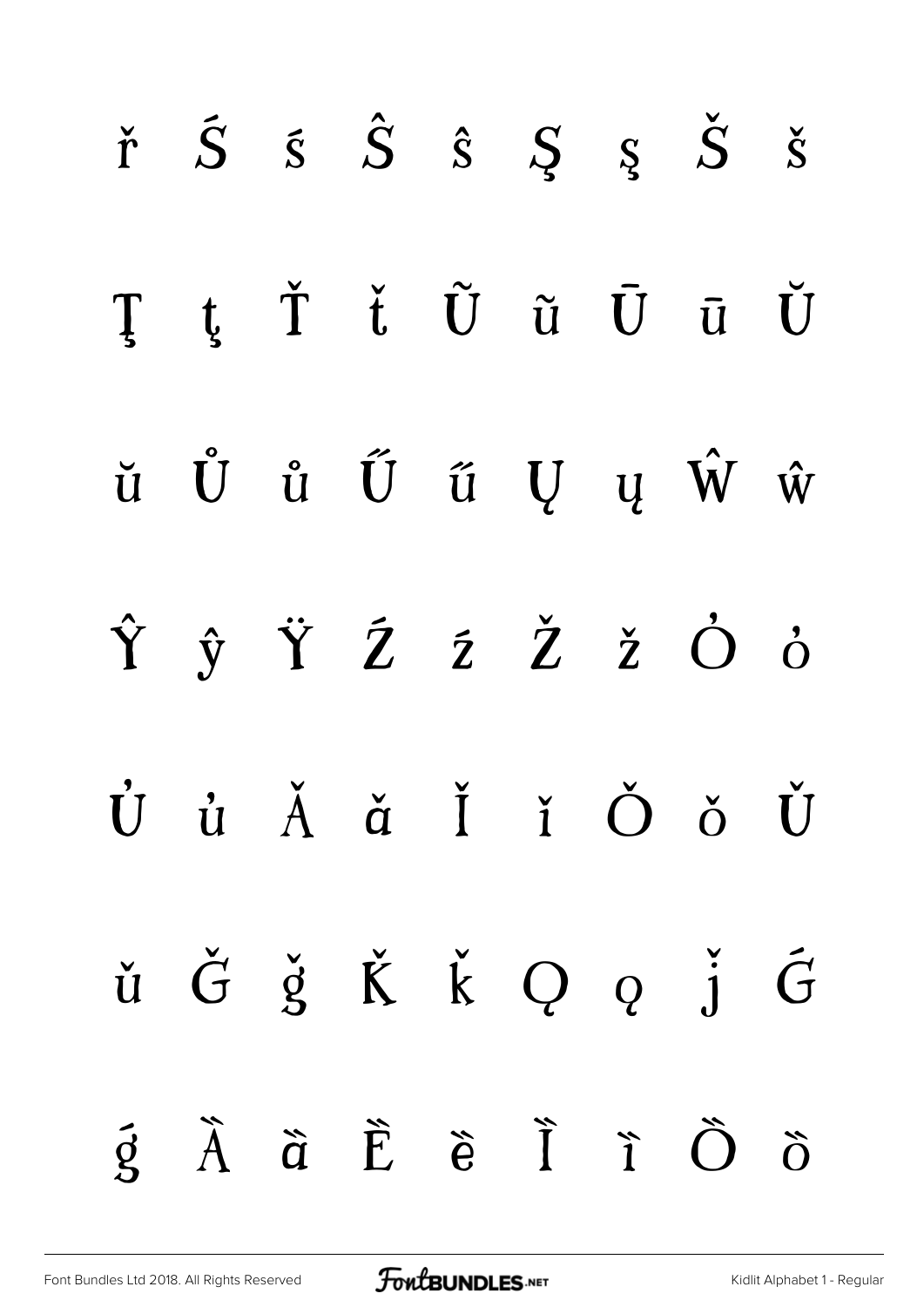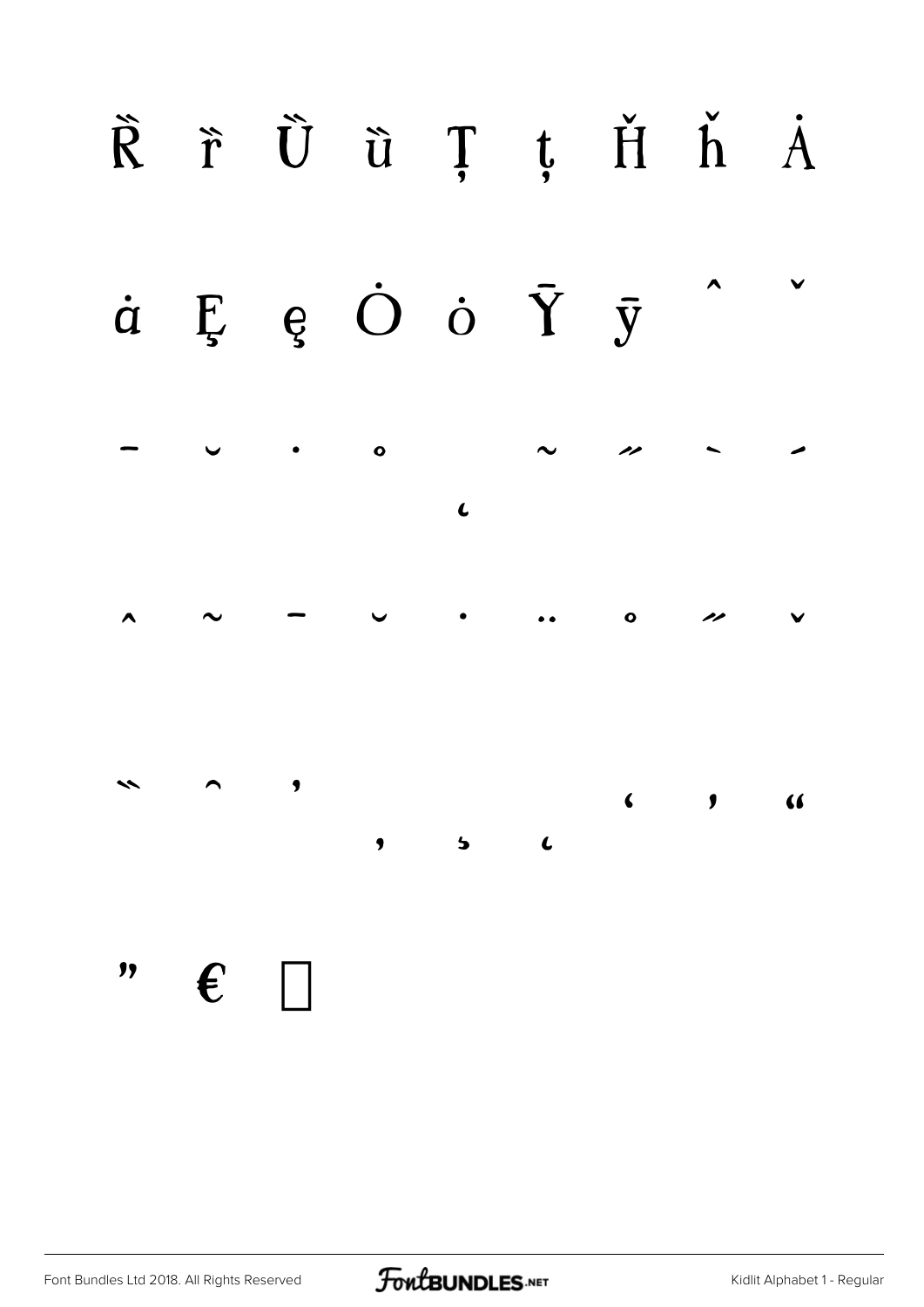#### Kidlit Alphabet 2 - Regular

Uppercase Characters

## *ABCDEFGHIJKLMNOPQ RSTUVWXYZ*

Lowercase Characters

## *abcdefghijklmnopqrstuv wxyz*

Numbers

### *0123456789*

Punctuation and Symbols



All Other Glyphs

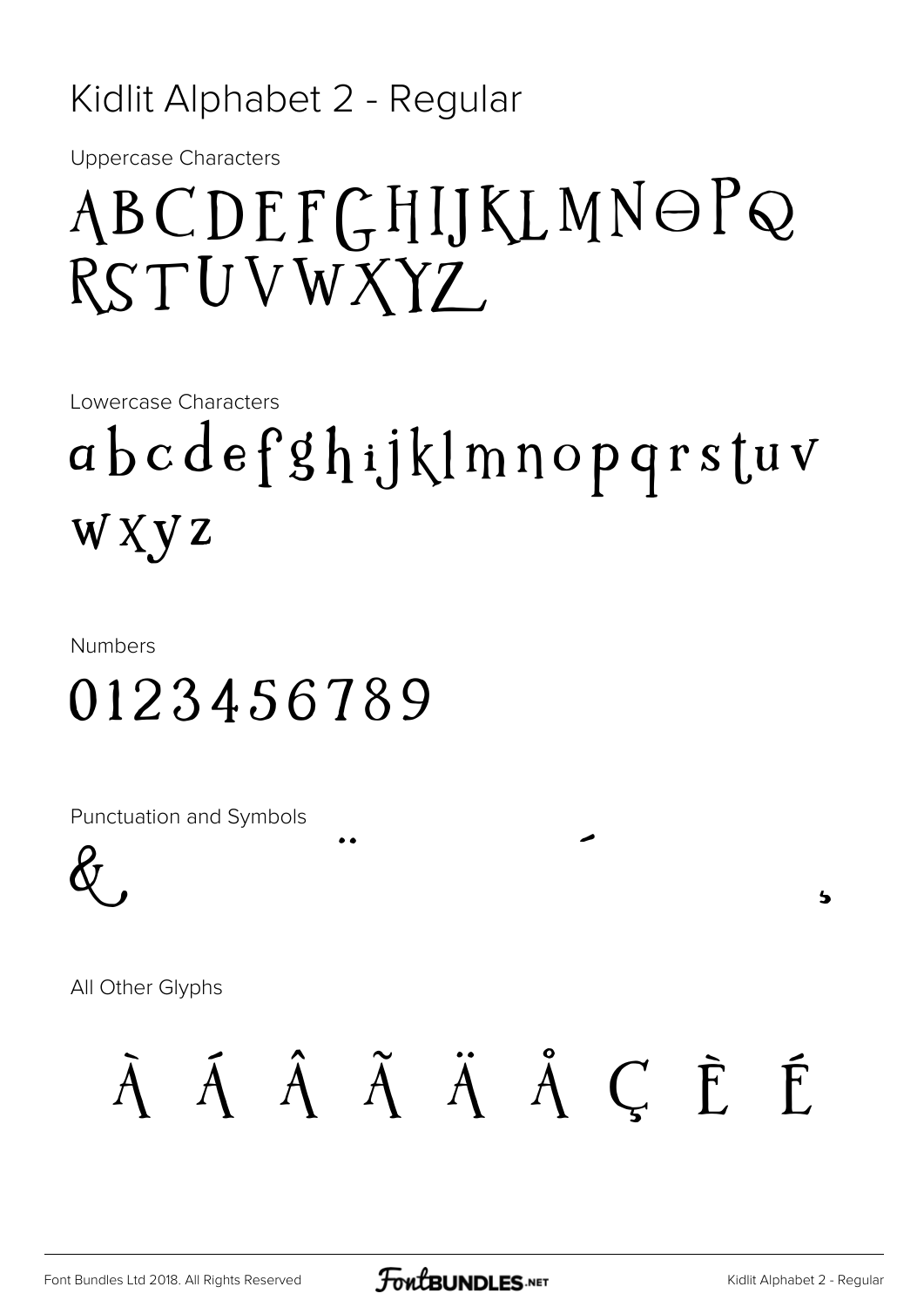# *Ê Ë Ì Í Î Ï Ñ Ò Ó Ô Õ Ö Ù Ú Û Ü Ý Þ à á â ã ä å ç è é ê ë ì í î ï ñ ò ó ô õ ö ù ú û ü ý þ ÿ Ā ā Ă ă Ą ą Ć ć Ĉ ĉ Č č Ď ď Ē ē Ĕ*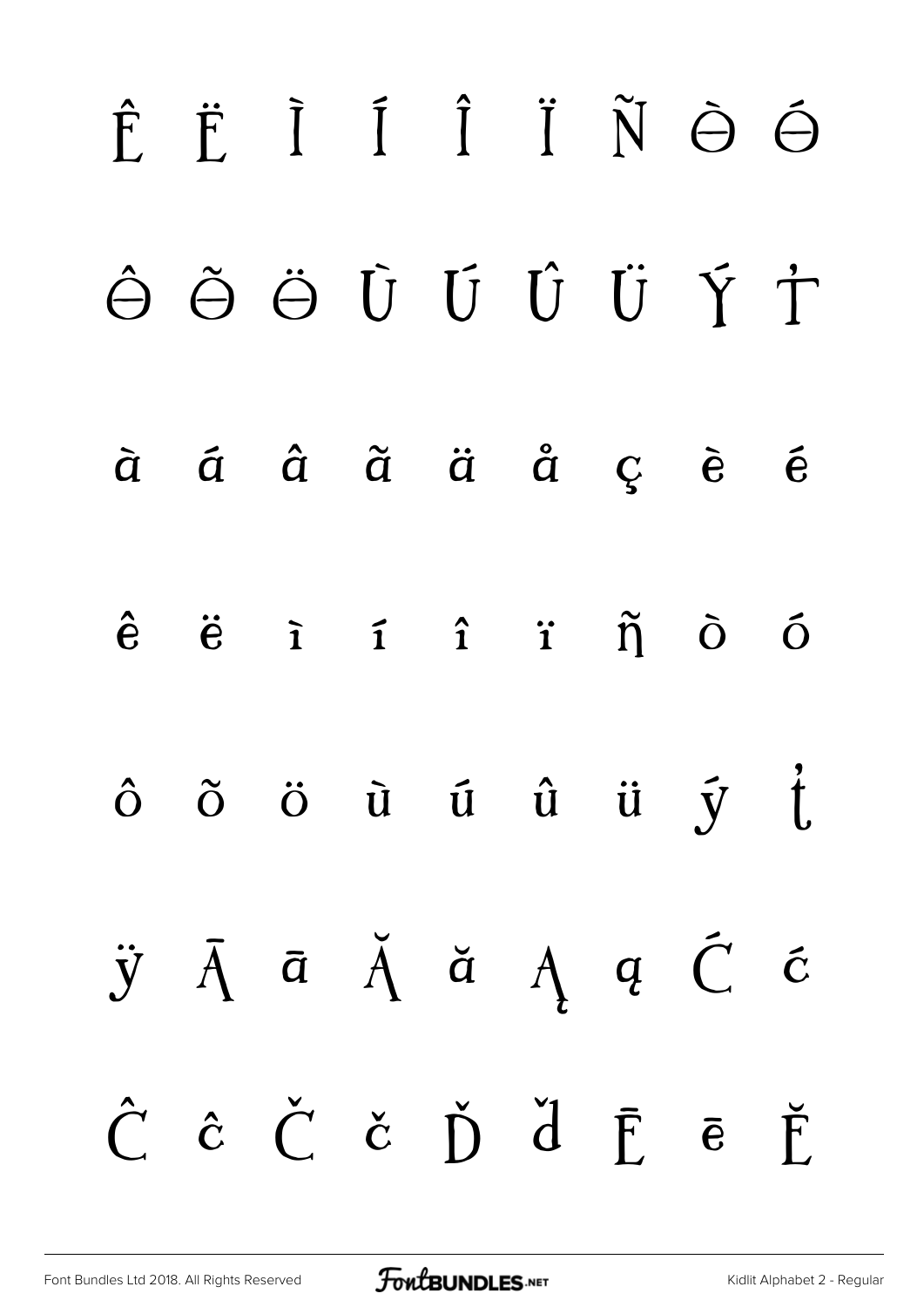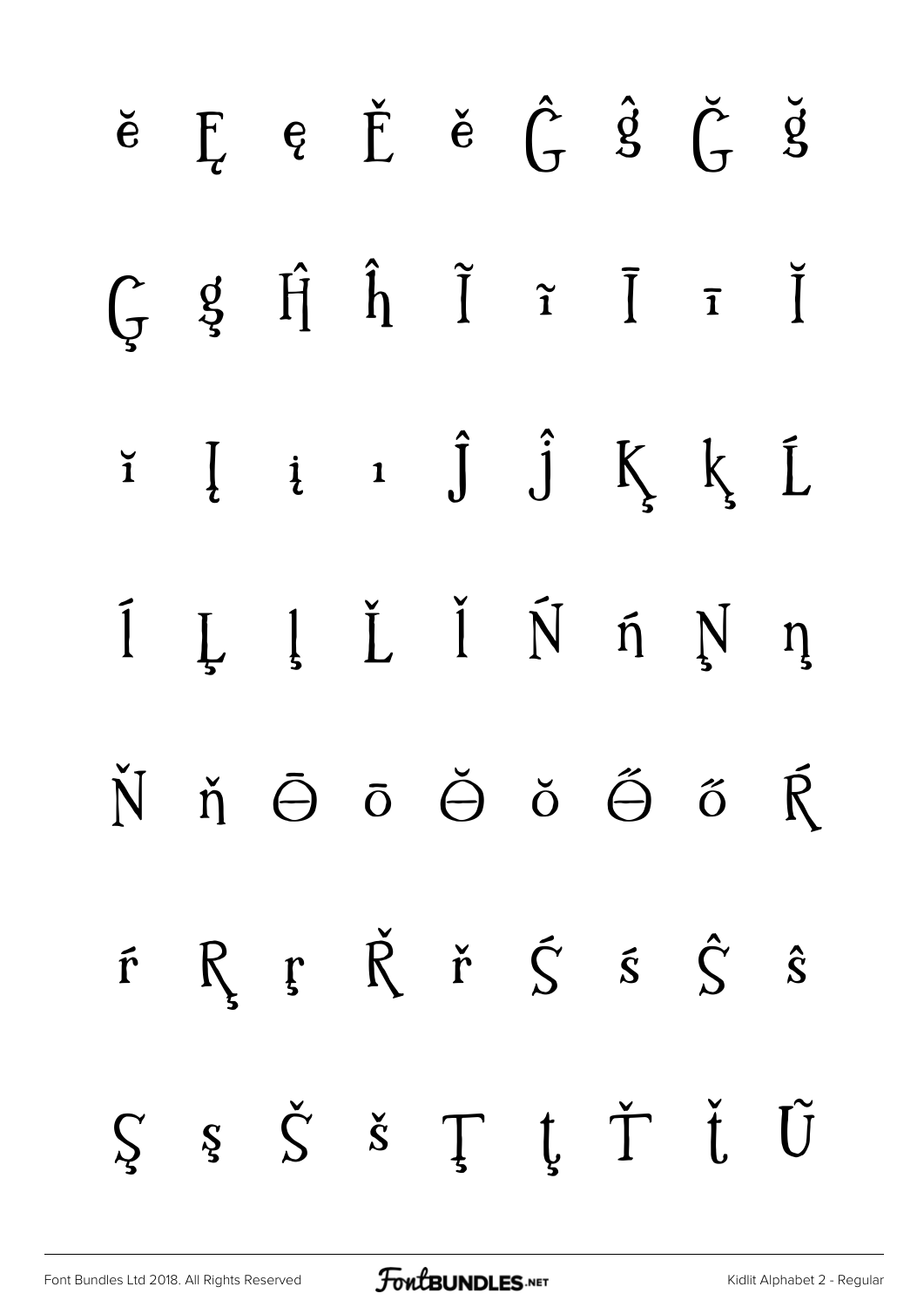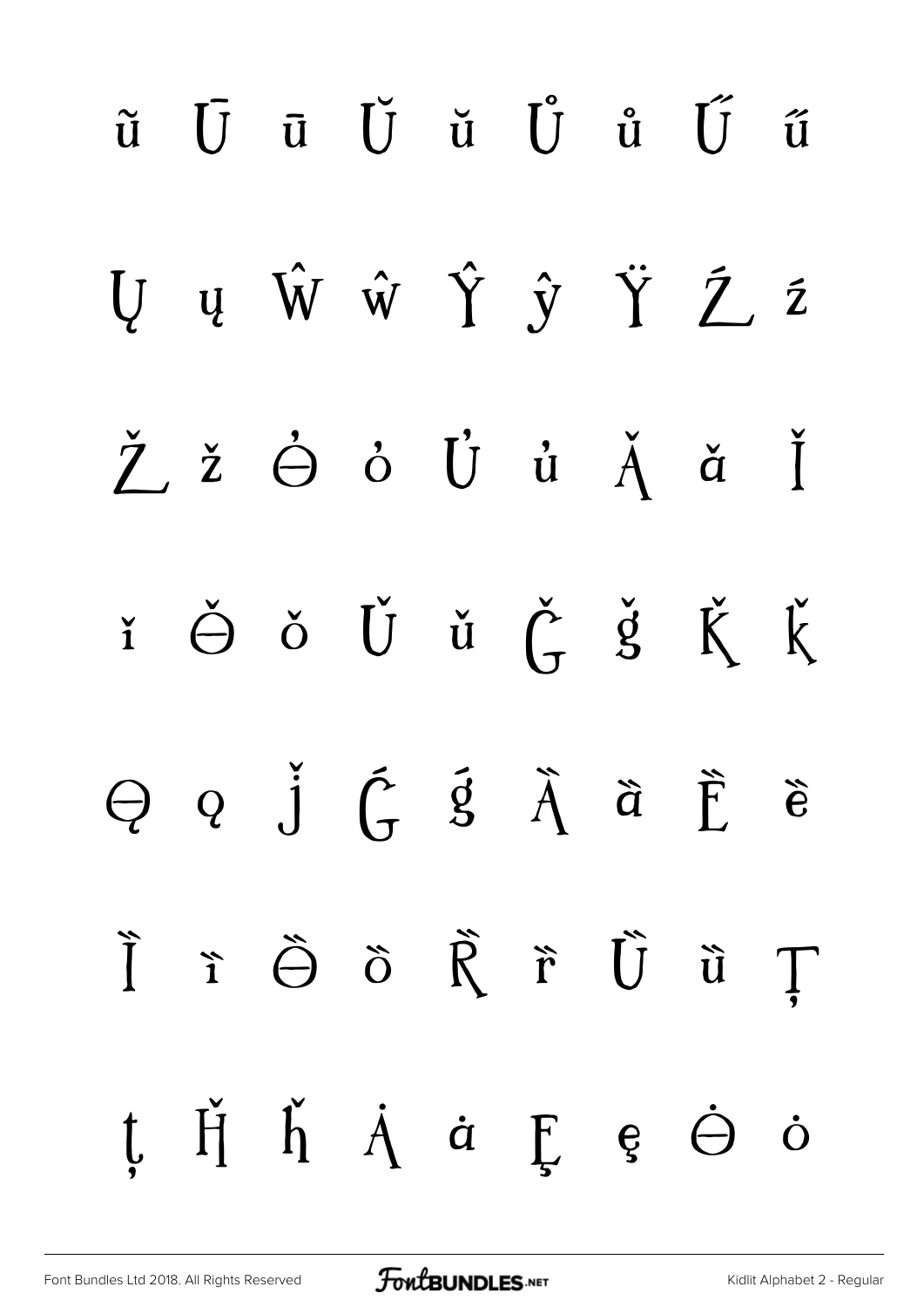

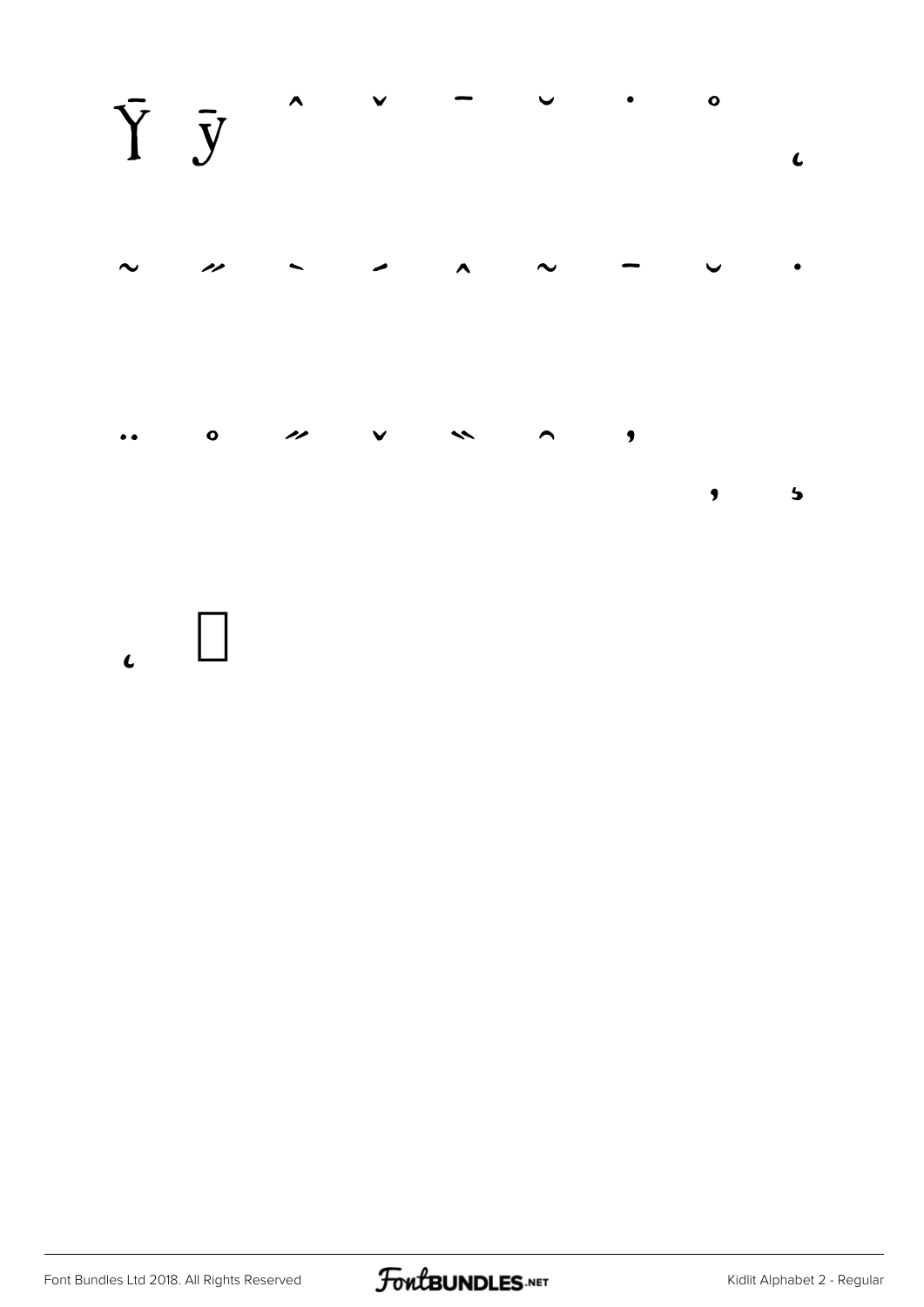#### Kidlit Alphabet 3 - Regular

Uppercase Characters

## *ABCDEFGHIJKLMNO PQRSTUVWXYZ*

Lowercase Characters

# *abcdefghijklmnopqrst uvwxyz*

Numbers

 $\ddot{\bullet}$ 

### *0123456789*

Punctuation and Symbols

All Other Glyphs

*À Á Â Ã Ä Å Ç È É*

 $\overline{\phantom{a}}$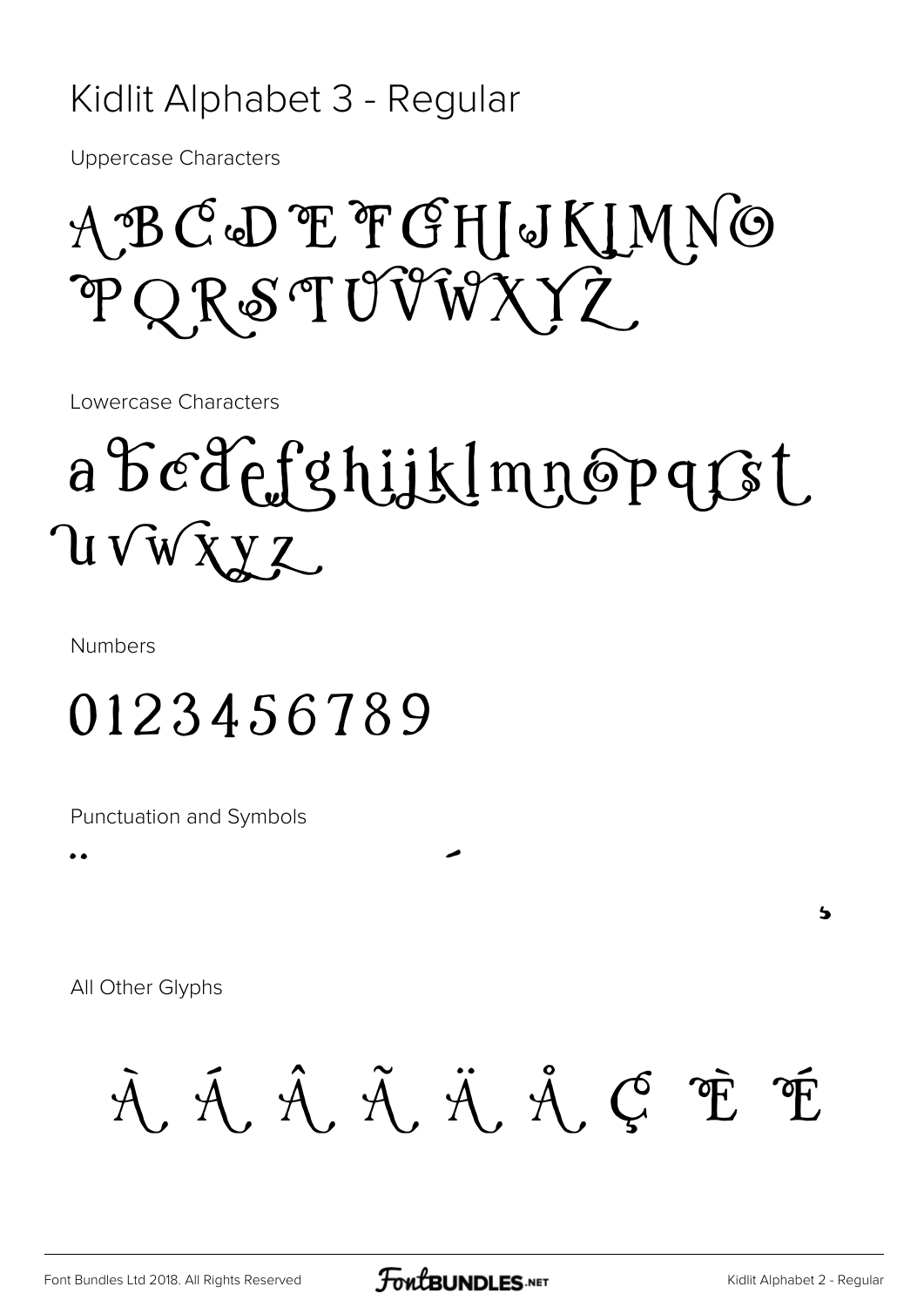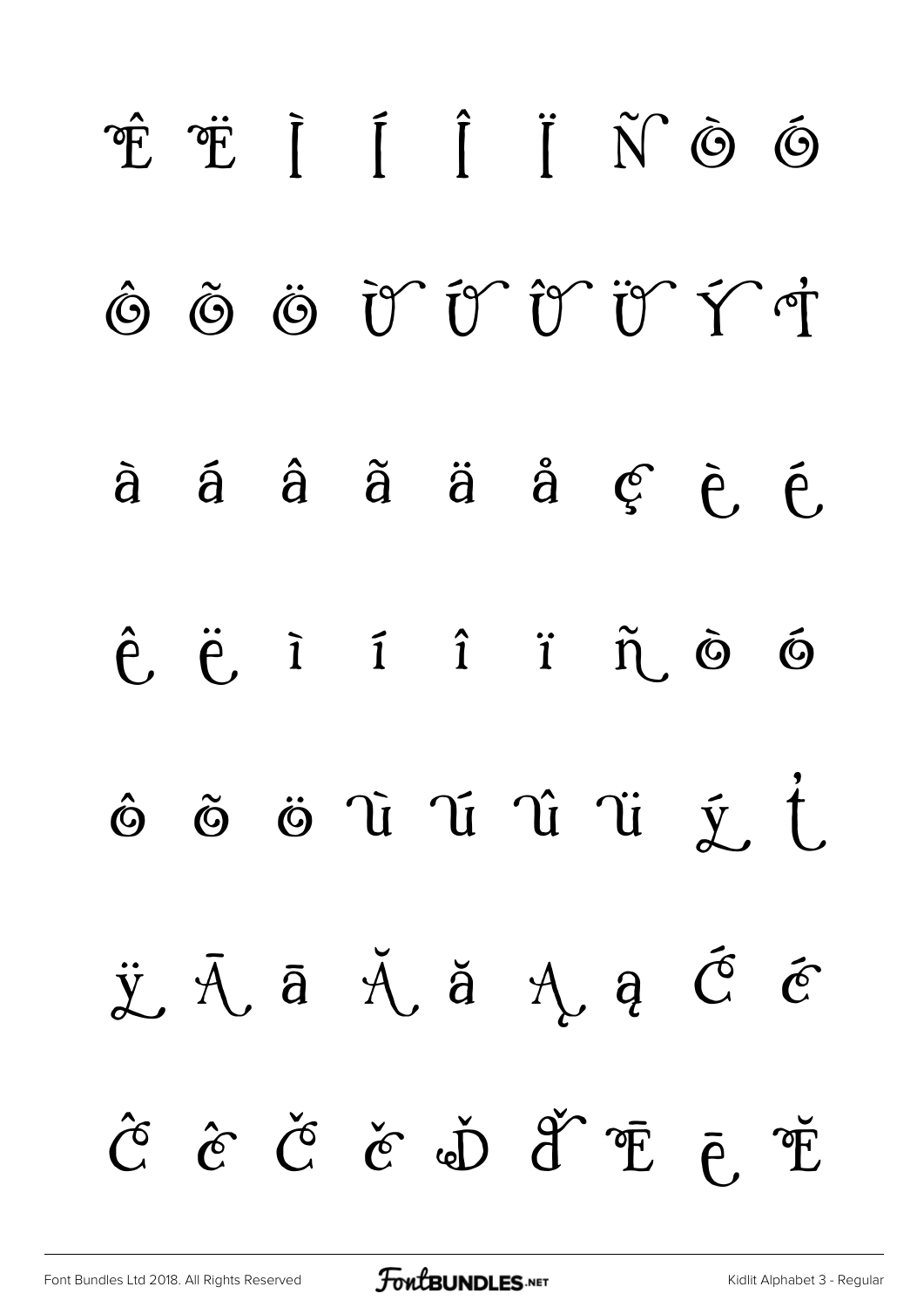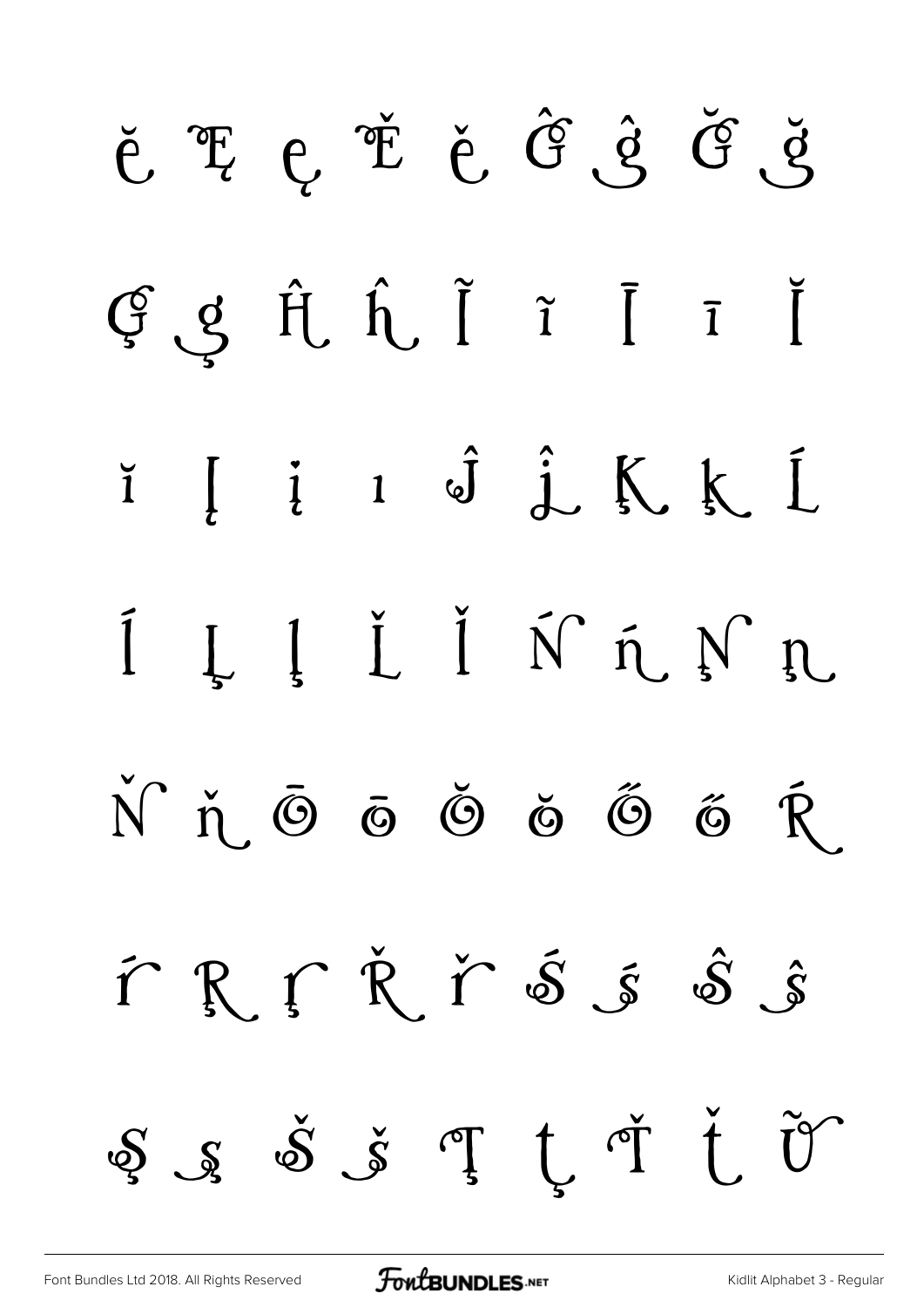